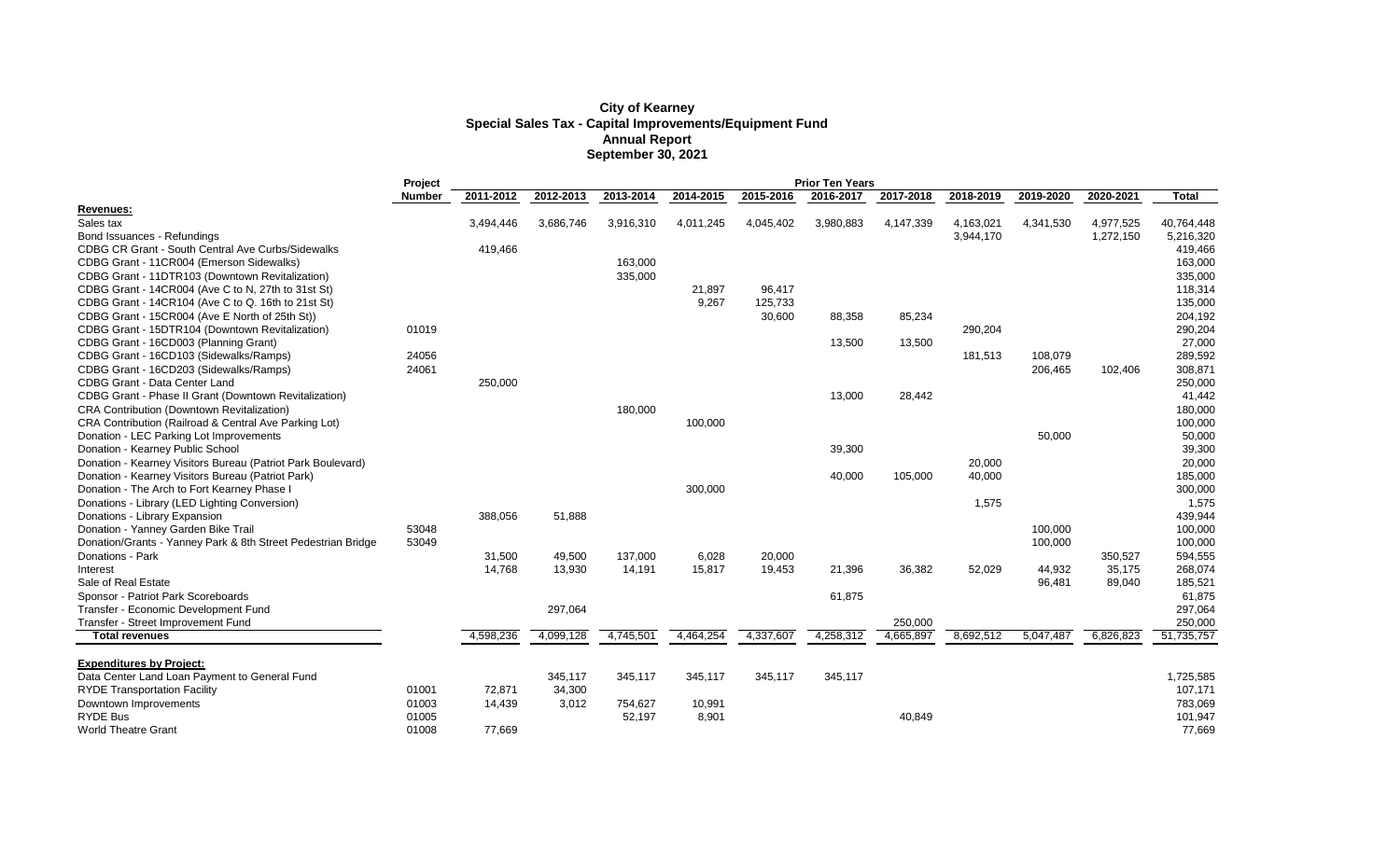|                                                        | Project        |           |           |           |           |           | <b>Prior Ten Years</b> |           |           |           |           |           |
|--------------------------------------------------------|----------------|-----------|-----------|-----------|-----------|-----------|------------------------|-----------|-----------|-----------|-----------|-----------|
|                                                        | <b>Number</b>  | 2011-2012 | 2012-2013 | 2013-2014 | 2014-2015 | 2015-2016 | 2016-2017              | 2017-2018 | 2018-2019 | 2019-2020 | 2020-2021 | Total     |
| Development Services Remodel                           | 01009          | 37,947    |           |           |           |           |                        |           |           |           |           | 37,947    |
| <b>Carrier Hotel</b>                                   | 01010          | 8,492     |           |           |           |           |                        |           |           |           |           | 8,492     |
| <b>Building Energy Conservation Improvements</b>       | 01012          | 14,357    |           |           |           |           |                        |           |           |           |           | 14,357    |
| East I-80 Welcome to Kearney Sign                      | 01013          | 6,233     | 85,617    | 74,624    |           |           |                        |           |           |           |           | 166,474   |
| Fort Kearney Bridge                                    | 01014          |           | 10,000    |           |           |           |                        |           |           |           |           | 10,000    |
| Project Honor Land                                     | 01015          |           | 445,250   |           |           |           |                        |           |           |           |           | 445,250   |
| Downtown Planters & Streetscape Upgrades               | 01016          |           |           |           |           | 55,411    | 4,589                  |           |           |           |           | 60,000    |
| Tech Park Land (40 acres)                              | 01017          |           |           |           |           | 794,661   |                        |           |           |           |           | 794,661   |
| Phase II DTR Planning                                  | 01018          |           |           |           |           | 20,000    |                        |           |           |           |           | 20,000    |
| Downtown Revitalization Phase II                       | 01019          |           |           |           |           |           |                        | 46,522    | 527,246   |           |           | 573,768   |
| North RR Street and Central Avenue Parking Lot         | 01020          |           |           |           |           |           |                        | 115,267   |           |           |           | 115,267   |
| Veteran's Home                                         | 01021          |           |           |           |           |           |                        | 2,600,000 | 500,000   | 251,936   | 98,064    | 3,450,000 |
| City Hall HVAC                                         | 01022          |           |           |           |           |           |                        |           |           | 22,792    | 52,672    | 75,464    |
| Downtown 2nd Story Grant Program                       | 01023          |           |           |           |           |           |                        |           |           |           | 45,000    | 45,000    |
| Fort Kearney Shooting Range                            | 10002          |           |           |           |           |           |                        |           |           | 290,584   |           | 290,584   |
| <b>LEC Parking Lot Improvements</b>                    | 10003          |           |           |           |           |           |                        |           |           | 3,351     | 103,681   | 107,032   |
| Police Weapon Replacement                              | 10004          |           |           |           |           |           |                        |           |           |           | 48,717    | 48,717    |
| Debt Service - Public Safety Radio Project             | 10005          |           |           |           |           |           |                        |           |           |           | 5,189     | 5,189     |
| Nebraska Firefighters Museum                           | 15007          | 50,000    | 50,000    |           |           |           |                        |           |           |           |           | 100,000   |
| Dumptruck                                              | 20001          | 113,981   | 121,282   |           | 149,966   | 125,203   |                        |           | 348,432   | 173,699   |           | 1,032,563 |
| <b>Bucket Truck</b>                                    | 20005          |           |           |           |           |           |                        |           |           |           | 152,789   | 152,789   |
| ADA Curb/Ramp Improvements                             | 24001          | 88,771    | 55,481    | 40,629    | 63,256    | 54,727    | 47,472                 | 31,278    | 122,727   | 56,199    | 10,756    | 571,296   |
|                                                        | 24002          | 408       |           |           |           |           |                        |           |           |           |           | 408       |
| CDBG CR Grant Match (05-CR-012, Part I)                | 24003          |           |           |           |           |           |                        |           |           |           |           |           |
| <b>Miscellaneous Street Repairs</b>                    |                | 232,061   | 243,681   | 260,148   | 214,245   | 293,226   | 303,379                | 277,817   | 242,066   | 252,830   | 254,659   | 2,574,112 |
| <b>Gravel Street Program</b>                           | 24005<br>24007 | 715       |           |           |           |           |                        |           |           |           |           | 715       |
| 25th St., Ave B to Ave E/Ave I to Ave L                |                | 1,928     |           |           |           |           |                        |           |           |           |           | 1,928     |
| Debt Service - 39th St, 6th Ave to Pony Express        | 24010          | 337,690   | 337,470   | 317,824   | 322,565   | 316,185   | 319,160                | 311,400   | 2,943,276 | 309,788   | 309,643   | 5,825,001 |
| CDBG CR Grant Match (09-CR-104)                        | 24021          | 896,493   | 4,033     |           |           |           |                        |           |           |           |           | 900,526   |
| South Central Ave cul-de-sac (50%)                     | 24022          | 7,288     |           |           |           |           |                        |           |           |           |           | 7,288     |
| Debt Service - 56th Street/11th Street                 | 24023          | 125,790   | 129,945   | 128,790   | 127,390   | 130,745   | 126,332                | 115,084   | 103,460   | 115,885   | 119,625   | 1,223,046 |
| 2011 Beautification Projects                           | 24024          | 138,845   | 995       |           | 1,753     |           |                        |           |           |           |           | 141,593   |
| 5th Ave, RR to 25th Street                             | 24026          | 500,000   |           |           |           |           |                        |           |           |           |           | 500,000   |
| 16th St. Central Ave to 1st Ave                        | 24027          | 13,848    |           | 106,399   | 201,585   |           |                        |           |           |           |           | 321,832   |
| 17th Ave to Fountain Hills Trail                       | 24028          |           | 15,070    | 36,253    | 72,683    |           |                        |           |           |           |           | 124,006   |
| CDBG 12-CR-004 (CR Strategy Plan)                      | 24029          |           | 4.500     |           |           |           |                        |           |           |           |           | 4,500     |
| Debt Service - 17th Ave/50th St                        | 24030          |           | 1,503     | 2,775     | 113,463   | 113,013   | 112,663                | 112,103   | 1,423,481 |           | 100,350   | 1,979,351 |
| Ave M, south of 11th St 100 feet                       | 24031          |           | 7,285     | 112,113   |           |           |                        |           |           |           |           | 119,398   |
| 2012 Part 9 (CDBG - Emerson Sidewalks)                 | 24032          |           | 23,385    | 291,291   | 3,635     |           |                        |           |           |           |           | 318,311   |
| 5th Ave, 13th Stg to 16th St                           | 24033          |           |           | 399,783   | 107,278   |           |                        |           |           |           |           | 507,061   |
| Talmadge St, west of 2nd Ave                           | 24034          |           |           | 19,125    |           | 17,394    |                        |           |           |           |           | 36,519    |
| Debt Service - Central Ave, 26th Street to 31st Street | 24037          |           |           |           |           | 7,450     | 7,450                  | 88,843    | 93,310    | 92,693    | 1,357,053 | 1,646,799 |
| Landon Street Paving (50%)                             | 24038          |           |           |           | 820       | 484       |                        |           |           |           |           | 1,304     |
| CDBG Grant - 14CR004 (Ave C to N, 27th to 31st St)     | 24039          |           |           |           | 104,101   | 143,724   |                        |           |           |           |           | 247,825   |
| CDBG Grant - 14CR104 (Ave C to Q. 16th to 21st St)     | 24040          |           |           |           | 136,195   | 80,493    |                        |           |           |           |           | 216,688   |
| UPRR ROW - North RR St, 9th Ave to 30th Ave            | 24041          |           |           |           | 196,000   |           |                        |           |           |           |           | 196,000   |
| 3rd St, Younes Center 3rd Addition to Kea West         | 24042          |           |           |           | 25,920    | 246.416   |                        |           |           |           |           | 272,336   |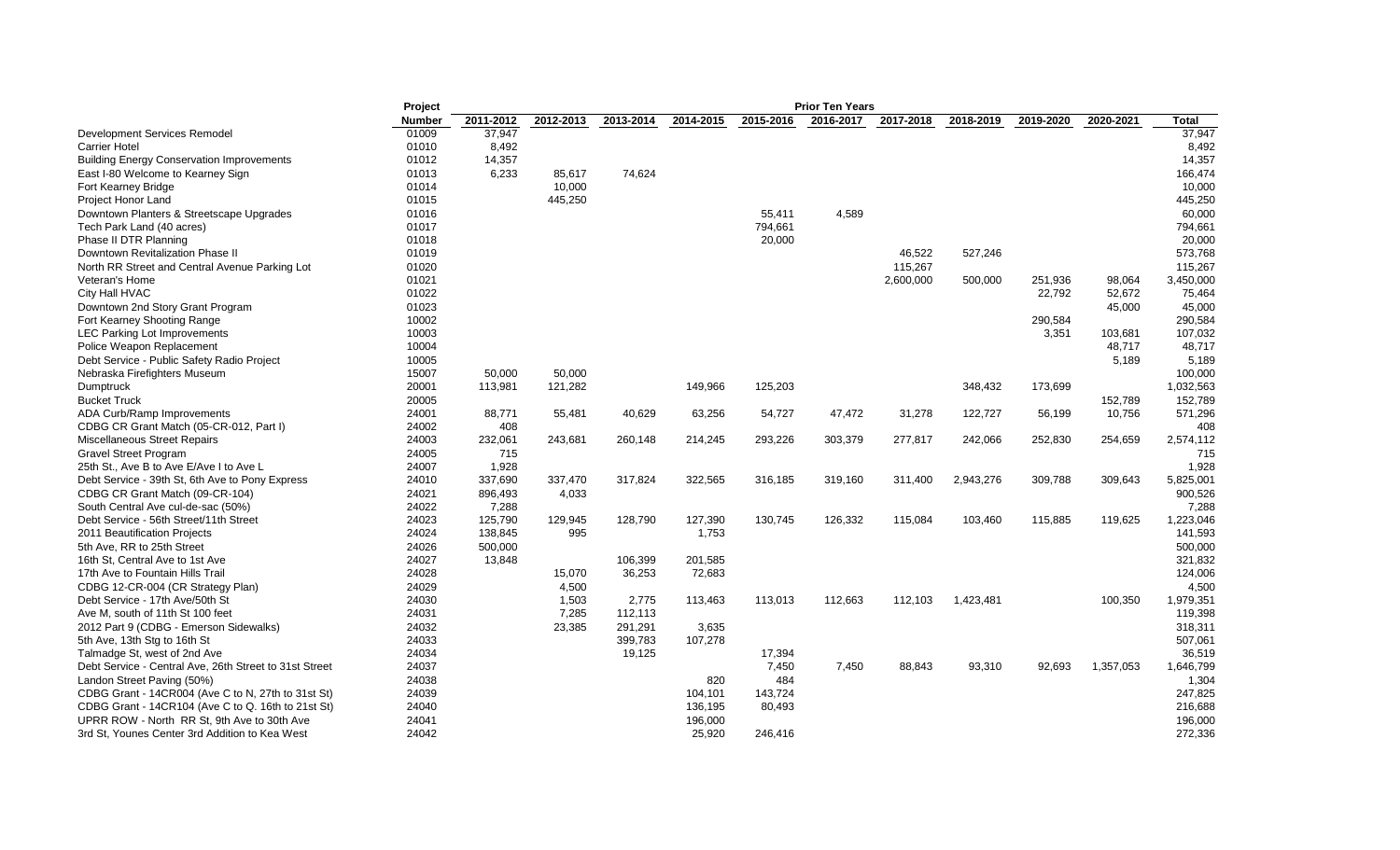|                                                     | Project       |           |           |           |           |           | <b>Prior Ten Years</b> |           |           |           |           |           |
|-----------------------------------------------------|---------------|-----------|-----------|-----------|-----------|-----------|------------------------|-----------|-----------|-----------|-----------|-----------|
|                                                     | <b>Number</b> | 2011-2012 | 2012-2013 | 2013-2014 | 2014-2015 | 2015-2016 | 2016-2017              | 2017-2018 | 2018-2019 | 2019-2020 | 2020-2021 | Total     |
| <b>Residential Street Curbs</b>                     | 24043         |           |           |           |           | 50,000    | 25,000                 |           | 50,000    |           | 31,545    | 156,545   |
| Debt Service - Avenue N, 25th Street to 27th Street | 24044         |           |           |           |           | 8,085     | 8,085                  | 4,043     |           |           |           | 20,213    |
| Debt Service - 11th St, 27th Avenue to 30th Avenue  | 24045         |           |           |           |           | 7,831     | 7,831                  | 3,915     |           |           |           | 19,577    |
| University Village Phase I                          | 24046         |           |           |           |           | 603,105   |                        |           |           |           |           | 603,105   |
| 31st St, Avenue A to Avenue D                       | 24048         |           |           |           |           | 4,400     | 494,603                | 15,905    |           |           |           | 514,908   |
| Ave E, 25th Street to 27th Street                   | 24049         |           |           |           |           | 30,600    | 361,511                | 91,928    |           |           |           | 484,039   |
| Debt Service - 19th St, 6th Ave to 8th Ave          | 24050         |           |           |           |           |           |                        | 1,906     | 38,325    | 24,586    | 39,561    | 104,378   |
| Debt Service - Central Ave, 12th St to 18th St      | 24051         |           |           |           |           |           |                        | 13,819    | 277,887   | 178,211   |           | 469,917   |
| CDBG 16-CD003 (Planning Grant)                      | 24052         |           |           |           |           |           | 18,000                 | 18,000    |           |           |           | 36,000    |
| Debt Service - Ave N/11th Street                    | 24053         |           |           |           |           |           |                        | 63,935    | 62,155    | 163,558   | 327,962   | 617,610   |
| <b>Patriot Park Boulevard</b>                       | 24054         |           |           |           |           |           |                        |           | 8,122     |           |           | 8,122     |
| 11th Street, 7th Avenue to 14th Avenue              | 24055         |           |           |           |           |           |                        |           | 23,813    | 189,985   | 97,267    | 311,065   |
| CDBG 16-CD-103 (Sidewalk/Ramps)                     | 24056         |           |           |           |           |           |                        |           | 303,913   | 143,623   |           | 447,536   |
| Ave A, 25th Street to 27th Street                   | 24057         |           |           |           |           |           |                        |           | 11,050    | 306,690   | 5,219     | 322,959   |
| Debt Service - Patriot Boulevard                    | 24058         |           |           |           |           |           |                        |           |           | 20,397    | 22,213    | 42,610    |
| South Kearney Drainage Improvements                 | 24059         |           |           |           |           |           |                        |           |           | 134,667   |           | 134,667   |
| 31st St, Avenue D to Avenue G                       | 24060         |           |           |           |           |           |                        |           |           | 66,500    | 300,564   | 367,064   |
| CDBG 16-CD-203 (Sidewalk/Ramps)                     | 24061         |           |           |           |           |           |                        |           |           | 364,652   | 93,739    | 458,391   |
| Downtown & Ave E Asphalt                            | 24064         |           |           |           |           |           |                        |           |           |           | 506,315   | 506,315   |
| Pony Express, North of 39th Street                  | 24065         |           |           |           |           |           |                        |           |           |           | 19,305    | 19,305    |
| 11th Street, 15th Avenue Traffic Signal             | 24066         |           |           |           |           |           |                        |           |           |           | 26,565    | 26,565    |
| Meadowlark Hills Golf Course Maintenance Building   | 30001         |           |           | 308,217   | 91,926    |           |                        |           |           |           |           | 400,143   |
| Airport Aircraft Storage Hanger                     | 39001         |           | 566,431   | 488,319   |           |           |                        |           |           |           |           | 1,054,750 |
|                                                     |               |           |           |           |           |           |                        |           |           |           |           | 530,296   |
| Debt Service - Airport Terminal                     | 39002         | 265,148   | 265,148   |           |           |           |                        |           |           |           |           |           |
| ARFF Station (10%)                                  | 39003         |           | 25,712    | 162,209   | 1,371     | 582       |                        |           |           |           |           | 189,874   |
| Primary Runway 18/36 Reconstruction                 | 39004         |           |           |           |           |           |                        | 1,050,000 |           |           |           | 1,050,000 |
| Airport Storage Hanger South Wall Replacement       | 39005         |           |           |           |           |           |                        |           | 7,464     | 15,099    | 7,907     | 30,469    |
| <b>Airport Terminal Renovation</b>                  | 39006         |           |           |           |           |           |                        |           | 2,500     |           |           | 2,500     |
| Airport Building Re-Purchase - 4580 Airport Road    | 39007         |           |           |           |           |           |                        |           |           | 253,462   |           | 253,462   |
| Library LED Lighting Conversion                     | 50000         |           |           |           |           |           |                        | 10,597    |           |           |           | 10,597    |
| <b>Library Expansion</b>                            | 50001         | 1,097,460 | 387,908   |           |           |           |                        |           |           |           |           | 1,485,368 |
| Park Sidewalks/Trails                               | 53011         | 37,875    | 119,812   | 37,943    | 1,742     | 100,000   | 58,625                 | 39,808    | 57,554    |           |           | 453,359   |
| Memorial Field Improvements                         | 53014         | 66,513    |           |           |           |           |                        |           |           |           |           | 66,513    |
| South Parks Maintenance Building                    | 53018         | 10,836    |           |           |           |           |                        |           |           |           |           | 10,836    |
| Old Children's Museum Building Purchase             | 53019         | 30,223    |           |           |           |           |                        |           |           |           |           | 30,223    |
| Turkey Creek Pedestrial Bridge/Trail                | 53020         |           | 470       |           |           |           |                        |           |           |           |           | 470       |
| UNK Highway 30 Median Improvements                  | 53022         | 302       |           |           |           |           |                        |           |           |           |           | 302       |
| <b>Skate Park</b>                                   | 53023         | 9,678     |           | 311,425   | 24,824    |           |                        |           |           |           |           | 345,927   |
| Park & Rec/Library Parking Lot Improvements         | 53024         | 1,500     | 24        |           |           |           |                        |           |           |           |           | 1,524     |
| Harmon Park Activity Center Restroom                | 53025         | 14,748    |           |           |           |           |                        |           |           |           |           | 14,748    |
| Dryden Park Shelter                                 | 53026         | 21,604    |           |           |           |           |                        |           |           |           |           | 21,604    |
| Harmon Park Rock Garden Investigation               | 53027         | 9,470     |           |           |           |           |                        |           |           |           |           | 9,470     |
| <b>Turkey Creek Cleanup</b>                         | 53028         | 41,264    |           |           |           |           |                        |           |           |           |           | 41,264    |
| Inclusive Playground                                | 53029         | 14,114    | 256,930   |           |           |           |                        |           |           |           |           | 271,044   |
| Fountain Hills Park                                 | 53030         |           | 74,346    | 167,592   | 13,540    |           |                        |           |           |           |           | 255,478   |
| Yanney Park South Parking Lot                       | 53031         | 207.109   | 16.734    |           |           |           |                        |           |           |           |           | 223,844   |